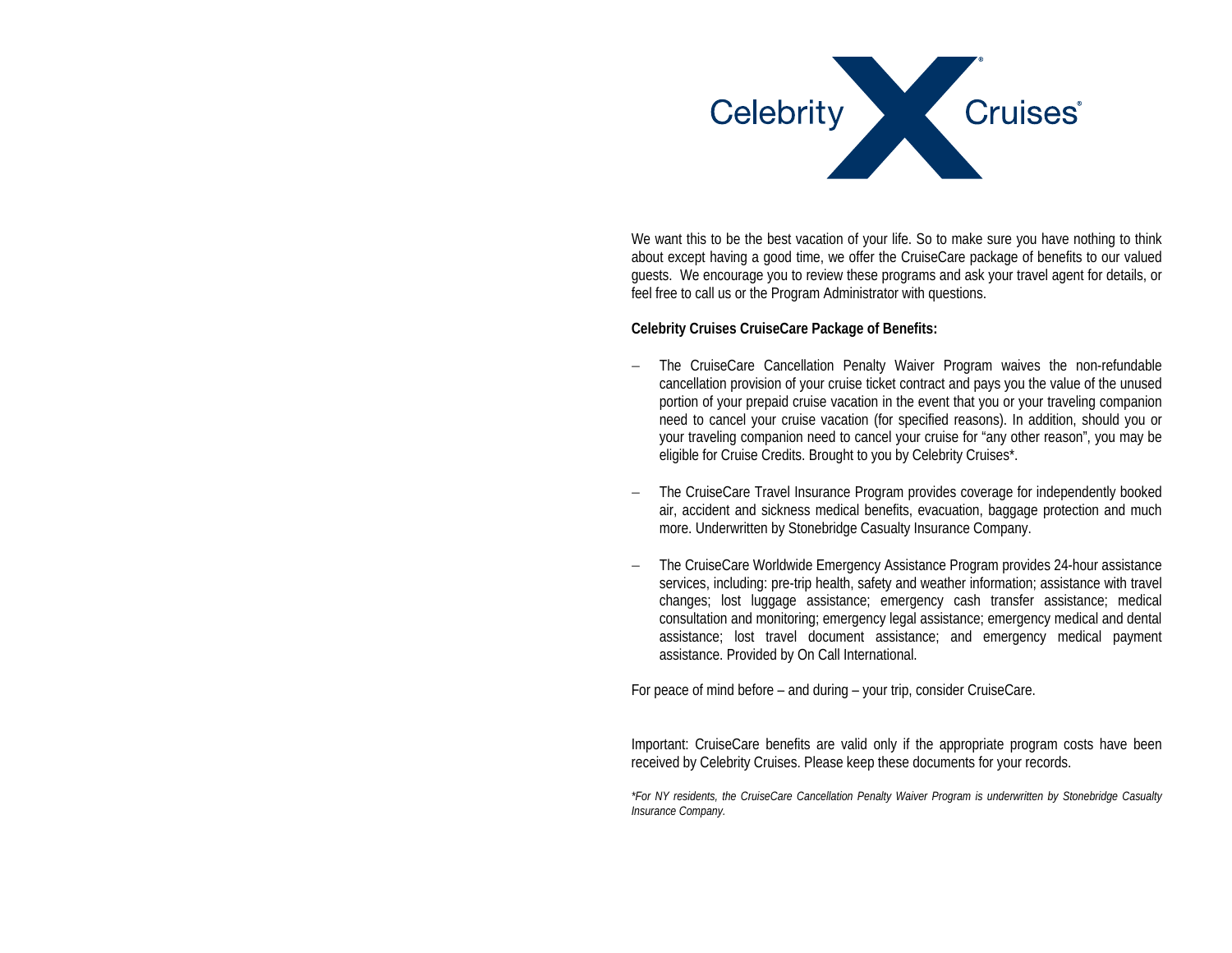# **CRUISECARE CruiseCare Cancellation Penalty Waiver Program Cruise Ticket Contract Addendum**

## **PROVIDED BY CELEBRITY CRUISES\***

**\****For NY residents, the CruiseCare Cancellation Penalty Waiver Program is underwritten by Stonebridge Casualty Insurance Company, Columbus, Ohio; NAIC # 10952 under Policy/Certificate Form series TAHC5000.*

The CruiseCare Cancellation Penalty Waiver Program offers our valued guests the opportunity to receive a refund from Celebrity Cruises (beyond the standard refund policy published in our cruise brochure) for those otherwise non-refundable cruise vacation-related costs prepaid to Celebrity Cruises, should you cancel or interrupt your cruise vacation for the reasons stated below.

# **CRUISECARE CRUISE VACATION CANCELLATION & INTERRUPTION PENALTY WAIVER.……Cash Refund Up To Total Cruise Vacation Cost**

This Cancellation Penalty Waiver is an addendum to your cruise ticket contract. Through the **CruiseCare** program, Celebrity Cruises will waive their standard cancellation provision and refund to you **IN CASH** the otherwise non-refundable value of the unused portion of your prepaid cruise vacation, should you or your traveling companion need to cancel or interrupt your cruise vacation for any one of the following reasons (subject to the restrictions noted below\*):

- 1. sickness, injury, or death of yourself, a traveling companion or members of either of your immediate families, which is diagnosed and treated by a physician at the time your cruise vacation is terminated;
- 2.involvement in a traffic accident, en route to departure, that causes you to miss your cruise;
- 3. your home is made uninhabitable by a natural disaster such as fire, flood, earthquake, hurricane or volcano;
- 4.you are called into active duty by the military to provide aid or relief as a result of a natural disaster;
- 5.subpoena or being called to serve for jury duty;

**CruiseCare** Cancellation Penalty Waiver refunds are also provided if you are charged a change in occupancy/single supplement charge as a result of your traveling companion's cancellation due to one of the reasons cited above.

Please advise your travel agent, Celebrity Cruises or the Program Administrator as soon as possible in the event of cancellation. Refunds will not be provided for additional charges incurred that would not have been charged had you notified these parties as soon as reasonably possible.

## **\*Please note the following restrictions:**

Celebrity Cruises will not waive their cancellation penalty and provide a cash refund, should you cancel or interrupt your cruise vacation for any of the following reasons:

- L a condition that first presents, worsens, becomes acute or has symptoms causing a person to seek diagnosis, care or treatment, or prompts a change in medication, during the 60 days before you purchased this waiver; mental, nervous or psychological disorders, or pregnancy, unless hospitalized; elective abortion; drugs or intoxicants, unless prescribed by a Physician;
- ٠. business, contractual or educational obligations of you, an immediate family member, or traveling companion;
- ä. declared or undeclared war, or any act of war; service in the armed forces of any country;
- L any unlawful acts, committed by you or a traveling companion;
- L other condition, event or circumstance occurring prior to your purchase of CruiseCare.

## **WHERE TO REPORT CRUISE VACATION CANCELLATIONS and/or INTERRUPTIONS**

Contact your travel agent, Celebrity Cruises or the Program Administrator IMMEDIATELY to notify them of your cancellation (or interruption) and to avoid any non-covered expenses due to late reporting. The Administrator will then forward the appropriate form(s) that must be completed by you and the attending physician (if applicable). The Administrator can be contacted at 1-800-797-4516 or 516-342-2720.

**\****For NY residents, the CruiseCare Cancellation Penalty Waiver Program is underwritten by Stonebridge Casualty Insurance Company, Columbus, Ohio; NAIC # 10952 under Policy/Certificate Form series TAHC5000.* 

## **SPECIAL CRUISECARE CRUISE VACATION CANCELLATION ENHANCEMENT**

## **CRUISECARE "ANY REASON" CRUISE CREDITS……Up To 75% of the non-refundable pre-paid Cruise Vacation Cost**

## **Provided EXCLUSIVELY by Celebrity Cruises**

In the event that you choose to **cancel** for a reason not authorized above or for a reason that is otherwise restricted, at any time up until departure, and you have purchased CruiseCare, Celebrity Cruises will provide you a cruise credit equal to 75% of the non-refundable value of your Cruise Vacation prepaid to Celebrity Cruises, for your use toward a future cruise. This additional enhancement is offered exclusively by Celebrity Cruises as a special service to guests that purchase this cruise ticket Cancellation Penalty Waiver Addendum. Certain restrictions on the use of these cruise credits (such as blackout periods) may apply. Credits are valid for one year from issue date, are not transferable, and have no cash value. To be eligible for credits, notification of cancellation must be given to Celebrity Cruises prior to the ship's departure. Once you've cancelled with Celebrity Cruises, please contact the CruiseCare Help Line at 1-800-797-4516 regarding cruise credits.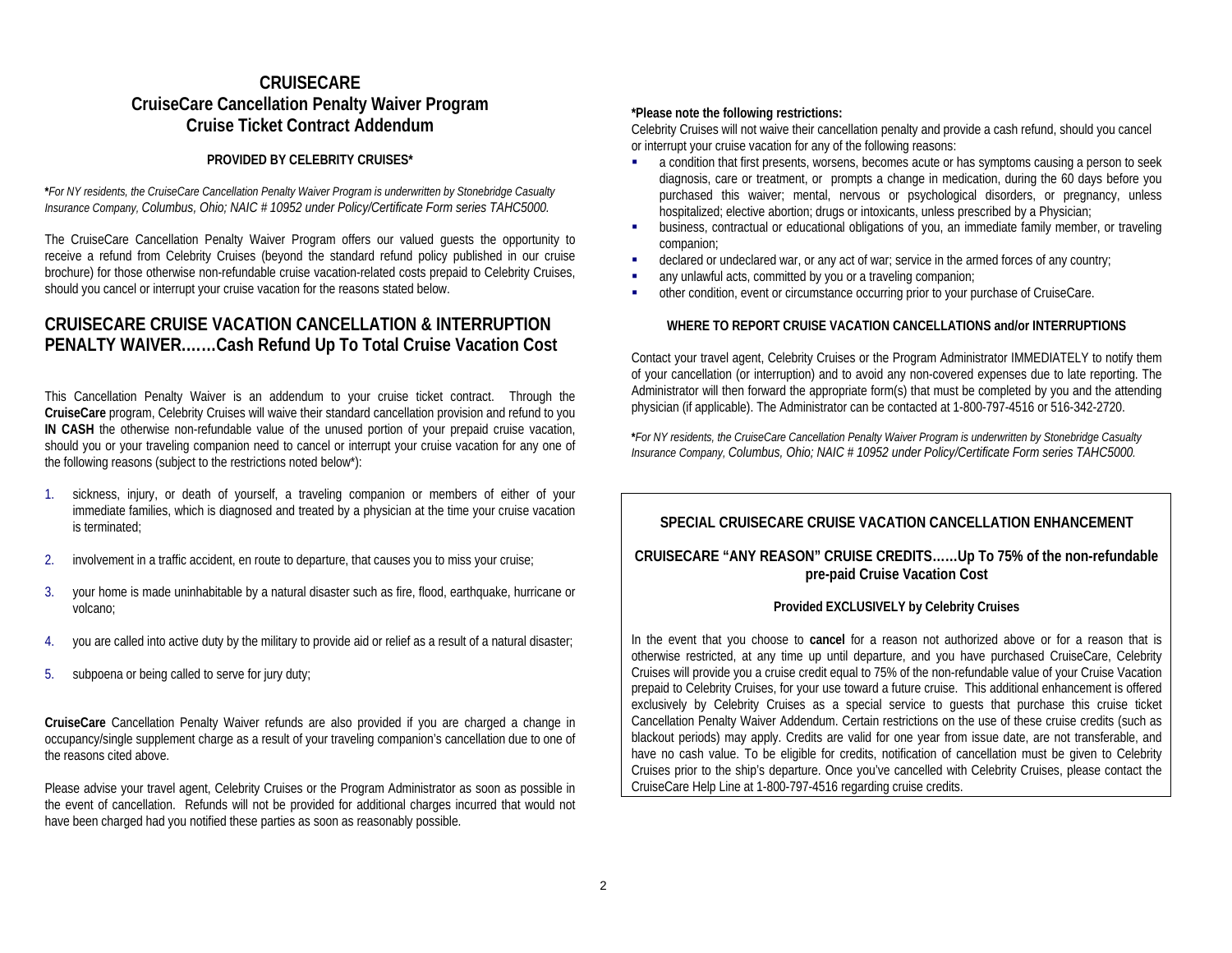# **CRUISECARE TRAVEL INSURANCE PROGRAM**

**PROVIDED BY STONEBRIDGE CASUALTY INSURANCE COMPANY Policy Number(s): MZ0911008H0000A**

## **DESCRIPTION OF COVERAGES**

**Maximum Benefit Amount** 

| PART A. TRAVEL ARRANGEMENT PROTECTION |  |
|---------------------------------------|--|
|                                       |  |
|                                       |  |
|                                       |  |

#### **PART B. MEDICAL PROTECTION**

## **PART C. BAGGAGE PROTECTION**

*The benefits provided in this program are subject to certain restrictions and exclusions, including the Pre-Existing Condition Exclusion. Please read this brochure in its entirety for a complete description of all coverage terms and conditions. Note: Words beginning with capital letters are defined in this text. In this Description of Coverages, "you", "your," and "yours" refer to the Plan Participant and "we", "us," and "our" refer to the company providing the coverage:* 

#### **PART A. TRAVEL ARRANGEMENT PROTECTION**

#### **Pre-Departure Trip Cancellation For Independently Booked Air**

We will pay a Pre-Departure Trip Cancellation Benefit, up to the amount in the Schedule, if you are prevented from taking your Covered Cruise Vacation due to your, an Immediate Family Member's, Traveling Companion's, or Business Partner's Sickness, Injury, or death or Other Covered Events as defined, that occur(s) before departure on your Covered Cruise Vacation. The Sickness or Injury must: a) commence while your coverage is in effect under the plan; b) require the examination and treatment by a Physician at the time the Covered Cruise Vacation is canceled; and c) in the written opinion of the treating Physician, be so disabling as to prevent you from taking your Covered Cruise Vacation.

#### **Pre-Departure Trip Cancellation Benefits For Independently Booked Air**

We will reimburse you, up to the amount in the Schedule for the amount of prepaid, non-refundable, and unused Payments or Deposits

#### **Post-Departure Trip Interruption For Independently Booked Air**

We will pay a Post-Departure Trip Interruption Benefit, up to the amount in the Schedule, if: 1) your arrival on your Covered Cruise Vacation is delayed; or 2) you are unable to continue on your Covered

Cruise Vacation after you have departed on your Covered Cruise Vacation due to your, an Immediate Family Member's, Traveling Companion's, or Business Partner's Sickness, Injury, or death or Other Covered Events as defined. For item 1) above, the Sickness or Injury must: a) commence while your coverage is in effect under the plan; b) for item 2) above, commence while you are on your Covered Cruise Vacation and

your coverage is in effect under the plan; and c) for both items 1) and 2) above, require the examination and treatment by a Physician at the time the Covered Cruise Vacation is interrupted or delayed; and d) in the written opinion of the treating Physician, be so disabling as to delay your arrival on your Covered Cruise Vacation or to prevent you from continuing your Covered Cruise Vacation.

#### **Post-Departure Trip Interruption Benefits For Independently Booked Air**

We will reimburse you, up to the amount in the Schedule, for the following: 1) the additional transportation expenses by the most direct route from the point you interrupted your Covered Cruise Vacation: (a) to the next scheduled destination where you can catch up to your Covered Cruise Vacation; or (b) to the final destination of your Covered Cruise Vacation; 2) the additional transportation expenses incurred by you by the most direct route to reach your original Covered Cruise Vacation destination if you are delayed and leave after the Scheduled Departure Date. However, the benefit payable under 1) and 2) above will not exceed the cost of a one-way economy air fare by the most direct route, less any refunds paid or payable for your unused original tickets; 3) your additional cost as a result of a change in the per person occupancy rate for prepaid travel arrangements if a Traveling Companion's Covered Cruise Vacation is interrupted and your Covered Cruise Vacation is continued; 4) reasonable additional accommodation and transportation expenses (up to \$100 per day) incurred to remain near a covered traveling Immediate Family Member or Traveling Companion who is hospitalized during your Cruise Vacation.

**Important:** You, your Traveling Companion and Immediate Family Member booked to travel with you must be medically capable of travel on the day you purchase this coverage. The covered reason for cancellation or interruption of your Cruise Vacation must occur after your effective date of Trip Cancellation coverage.

**Please note:** Benefits will not be paid for expenses not refunded in the event of your travel agent's, the airline's or Celebrity Cruises' insolvency.

**"Other Covered Events"** means only the following unforeseeable events or their consequences which occur while coverage is in effect under this Policy: a change in plans by you, an Immediate Family Member traveling with you, or Traveling Companion resulting from one of the following events which occurs while coverage is in effect under this Policy: a) being directly involved in a documented traffic accident while en route to departure; b) being hijacked, quarantined (unless a result of a pandemic or epidemic), required to serve on a jury, or required by a court order to appear as a witness in a legal action, provided you, an Immediate Family Member traveling with you or a Traveling Companion is not: 1) a party to the legal action; or 2) appearing as a law enforcement officer; c) having your Home made uninhabitable by fire, flood, volcano, earthquake, hurricane, or other natural disaster; d) being called into active military service to provide aid or relief in the event of a natural disaster.

### **Trip Delay**

If your Covered Cruise Vacation is delayed, we will reimburse you, up to the amount shown in the Schedule, for unused land or water travel arrangements, less any refund paid or payable, and reasonable additional expenses incurred by you for hotel accommodations, meals, telephone calls, and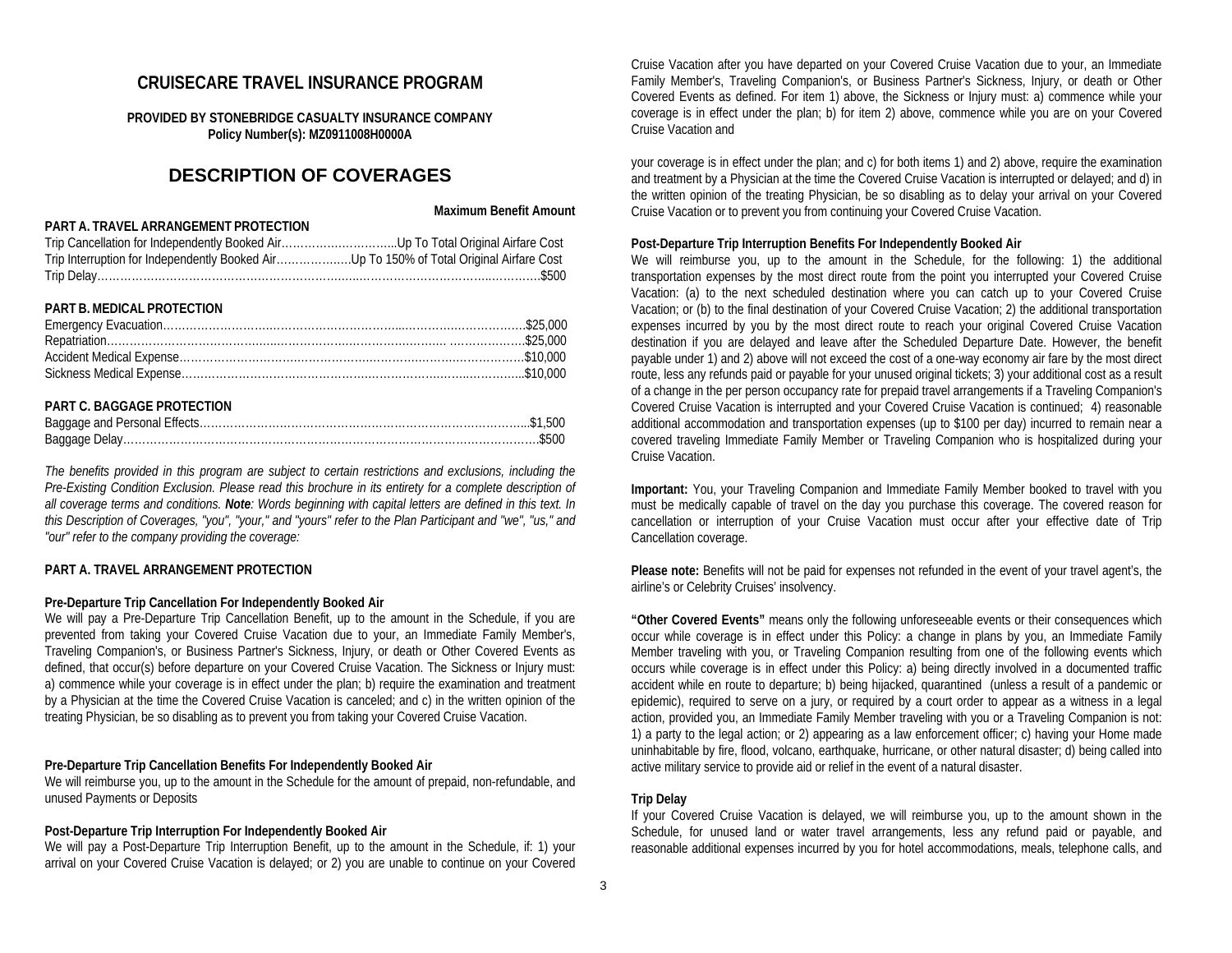economy transportation to catch up to your Cruise Vacation or to return Home. We will not pay benefits for expenses incurred after travel becomes possible.

Trip Delay must be caused by or result from: 1) Common Carrier delay; 2) loss or theft of your passport(s), travel documents or money; 3) quarantine; 4) hijacking; 5) adverse weather; 6) a documented traffic accident while you are en route to departure; 7) unannounced strike; 8) a civil disorder.

## **PART B. MEDICAL PROTECTION**

#### **Medical Expense/Emergency Assistance Benefits**

We will pay this benefit, up to the amount in the Schedule, for the following Covered Expenses incurred by you, subject to the following: 1) Covered Expenses will only be payable at the Usual and Customary level of payment; 2) benefits will be payable only for Covered Expenses resulting from a Sickness that first manifests itself or an Injury that occurs while on a Covered Cruise Vacation; 3) benefits payable as a result of incurred Covered Expenses will only be paid after benefits have been paid under any Other Valid and Collectible Group Insurance in effect for you. We will pay that portion of Covered Expenses that exceeds the amount of benefits payable for such expenses under your Other Valid and Collectible Group Insurance. We will advance payment to a Hospital, up to \$1,000, if needed to secure your medically necessary admission.

## **Covered Expenses**:

### **Accident Medical Expense/Sickness Medical Expense:**

- 1) expenses for the following Physician-ordered medical services: services of legally qualified Physicians and graduate nurses, charges for Hospital confinement and services, local ambulance services, prescription drugs and medicines, and therapeutic services incurred by you within one year from the date of your Sickness or Injury;
- 2) expenses for emergency dental treatment incurred by you;

## **Emergency Evacuation:**

- 3) expenses incurred by you for Physician-ordered emergency medical evacuation, including medically appropriate transportation and necessary medical care en route, to the nearest suitable Hospital when you are critically ill or injured and no suitable local care is available, subject to the Program Medical Advisors prior approval;
- 4) expenses incurred for non-emergency medical evacuation, including medically appropriate transportation and medical care en route, to a Hospital or to your place of residence, when deemed medically necessary by the attending Physician, subject to the Program Medical Advisors prior approval;
- 5) expenses for transportation not to exceed the cost of one round-trip economy class air fare to the place of hospitalization for one person chosen by you, provided that you are traveling alone and are hospitalized for more than 7 days;
- 6) expenses for transportation not to exceed the cost of one-way economy class air fare to your place of residence including escort expenses if you are 18 years of age or younger and left unattended due to the death or hospitalization of an accompanying adult(s), subject to the Program Medical Advisors prior approval;
- 7) expenses for one-way economy class air fare to your place of residence from a medical facility to which you were previously evacuated, less any refunds paid or payable from your unused transportation tickets, if these expenses are not covered elsewhere in the plan.

#### **Repatriation:**

8) repatriation expenses for preparation and air transportation of your remains to your place of residence, or up to an equivalent amount for a local burial in the country where death occurred, if you die while on your Covered Cruise Vacation.

## **In Parts A & B (except Emergency Evacuation and Repatriation) we will not pay for any loss caused by or incurred resulting from a Pre-Existing Condition Exclusion as defined below.**

**"Pre-Existing Condition"** means an illness, disease, or other condition during the 60-day period immediately prior to your effective date for which you or your Traveling Companion, Business Partner or Immediate Family Member who is scheduled or booked to travel with you:

- 1) received or received a recommendation for a diagnostic test, examination, or medical treatment; or 2) took or received a prescription for drugs or medicine.
- Item 2) of this definition does not apply to a condition which is treated or controlled solely through the taking of prescription drugs or medicine and remains treated or controlled without any adjustment or change in the required prescription throughout the 60-day period before coverage is effective under this Policy.

If you have any questions concerning this exclusion, please call BerkelyCare at 1-800-797-4516 for further clarification.

## **PART C. BAGGAGE PROTECTION**

#### **Baggage and Personal Effects Benefits**

We will reimburse you, less any amount paid or payable from any coverage provided by a Common Carrier and/or insurance specifically insuring the lost, stolen, or damaged item(s), up to the amount shown in the Schedule, for direct loss, theft, damage, or destruction of your Baggage during your Covered Cruise Vacation.

#### **Valuation and Payment of Loss**

Payment of loss under the Baggage and Personal Effects Benefit will be calculated based upon an Actual Cash Value basis. For items without receipts, payment of loss will be calculated based upon 80% of the Actual Cash Value at the time of loss. At our option, we may elect to repair or replace your Baggage. We will notify you within 30 days after we receive your proof of loss. We may take all or part of a damaged Baggage as a condition for payment of loss. In the event of a loss to a pair or set of items, we will: 1) repair or replace any part to restore the pair or set to its value before the loss; or 2) pay the difference between the value of the property before and after the loss.

#### **Baggage Delay Benefits**

We will reimburse you, up to the amount shown in the Schedule, for the cost of reasonable additional clothing and personal articles purchased by you if your Baggage is delayed by a Common Carrier for 24 hours or more during the Covered Cruise Vacation. You must be a ticketed passenger on a Common Carrier.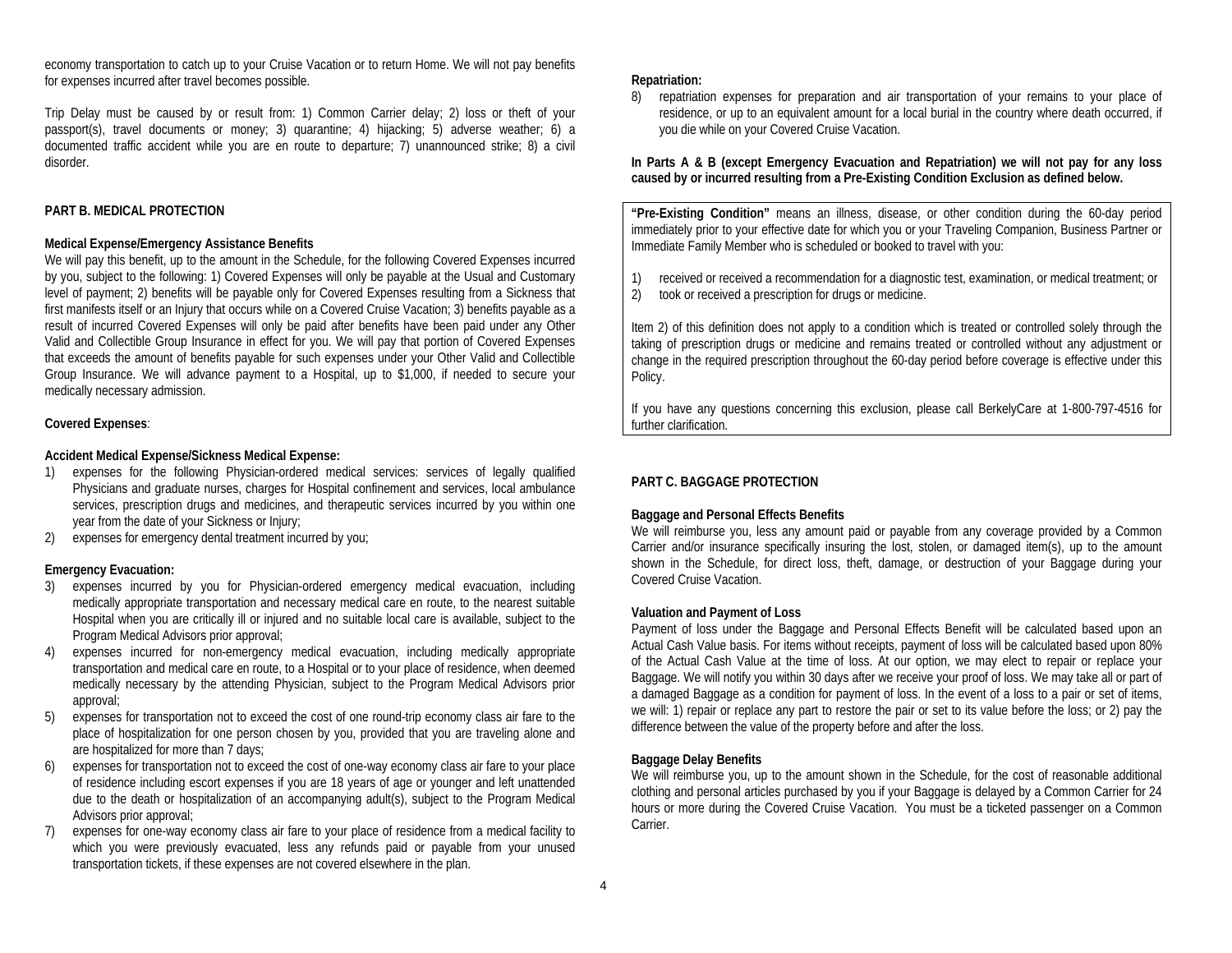#### **DEFINITIONS**

**"Accident"** means a sudden, unexpected, unintended and external event, which causes Injury.

**"Actual Cash Value"** means purchase price less depreciation.

**"Baggage"** means luggage, personal possessions and travel documents taken by you on the Covered Cruise Vacation.

**"Business Partner"** means an individual who is involved, as a partner, with you in a legal general partnership and shares in the management of the business.

**"Common Carrier"** means any land, water, or air conveyance operated under a license for the transportation of passengers for hire, not including taxicabs or rented, leased or privately owned motor vehicles.

**"Covered Cruise Vacation"** means: a period of travel away from Home to a destination outside your city of residence; the purpose of the Cruise Vacation is business or pleasure and is not to obtain health care or treatment of any kind.

**"Cruise Vacation"** means a trip for which coverage has been elected and the plan payment paid, and all travel arrangements are arranged by Celebrity Cruises prior to the Scheduled Departure Date of the trip. Also covered by this definition are any direct round trip air flights booked by others to and from the scheduled Cruise Vacation departure and return cities, provided the dates of travel are within 14 total days of the scheduled land tour or cruise dates.

**"Domestic Partner"** means a person who is at least eighteen years of age and you can show: 1) evidence of financial interdependence, such as joint bank accounts or credit cards, jointly owned property, and mutual life insurance or pension beneficiary designations; 2) evidence of cohabitation for at least the previous 6 months; and 3) an affidavit of domestic partnership if recognized by the jurisdiction within which they reside.

**"Elective Treatment and Procedures"** means any medical treatment or surgical procedure that is not medically necessary including any service, treatment, or supplies that are deemed by the federal or a state or local government authority or by us to be research or experimental or that is not recognized as a generally accepted medical practice.

**"Home"** means your primary or secondary residence.

**"Hospital"** means an institution, which meets all of the following requirements: 1) it must be operated according to law; 2) it must give 24 hour medical care, diagnosis, and treatment to the sick or injured on an inpatient basis; 3) it must provide diagnostic and surgical facilities supervised by Physicians; 4) registered nurses must be on 24 hour call or duty; and 5) the care must be given either on the hospital's premises or in facilities available to the hospital on a pre-arranged basis.

A Hospital is not: a rest, convalescent, extended care, rehabilitation or other nursing facility; a facility which primarily treats mental illness, alcoholism, or drug addiction (or any ward, wing, or other section of

the hospital used for such purposes); or a facility which provides hospice care (or wing, ward, or other section of a hospital used for such purposes).

**"Immediate Family Member"** includes your or the Traveling Companion's spouse, child, spouse's child, son-daughter-in-law, parent(s), sibling(s), grandparent(s), grandchild, step brother-sister, step-parent(s), parent(s)-in-law, brother-sister-in-law, aunt, uncle, niece, nephew, Domestic Partner, or ward.

**"Injury"** means bodily harm caused by an Accident which: 1) occurs while your coverage is in effect under the plan; and 2) requires examination and treatment by a Physician. The Injury must be the direct cause of loss and must be independent of all other causes and must not be caused by, or result from, Sickness.

**"Insurer"** means Stonebridge Casualty Insurance Company.

**"Original Airfare"** means air arrangements that are any direct round trip air flights booked by others to and from the scheduled Cruise Vacation departure and return cities, provided the dates of travel for the air flights are within 14 total days of the scheduled land tour or cruise dates.

**"Other Valid and Collectible Group Insurance** means any group policy or contract which provides for payment of medical expenses incurred because of Physician, nurse, dental or Hospital care or treatment; or the performance of surgery or administration of anesthesia. The policy or contract providing such benefits includes group or blanket insurance policies; service plan contracts; employee benefit plans; or any plan arranged through an employer, labor union, employee benefit association or trustee; or any group plan created or administered by the federal or a state or local government or its agencies. In the event any other group plan provides for benefits in the form of services in lieu of monetary payment, the usual and customary value of each service rendered will be considered a Covered Expense.

**"Payments or Deposits"** means the cash, check, or credit card amounts actually paid to the Policyholder for your Covered Cruise Vacation.

**"Physician"** means a person licensed as a medical doctor by the jurisdiction in which he/she is resident to practice the healing arts. He/she must be practicing within the scope of his/her license for the service or treatment given and may not be you, a Traveling Companion, or an Immediate Family Member of yours.

**"Plan Participant"** means an eligible person who arranges a Covered Cruise Vacation and pays any required plan payment.

**"Policy"** means the contract issued to the Policyholder providing the benefits specified herein.

**"Policyholder"** means the legal entity in whose name this Policy is issued, as shown on the benefit Schedule.

**"Program Medical Advisors"** means On Call International.

**"Schedule"** means the benefit schedule shown on the Certificate for each Plan Participant.

**"Scheduled Departure Date"** means the date on which you are originally scheduled to leave on your Covered Cruise Vacation.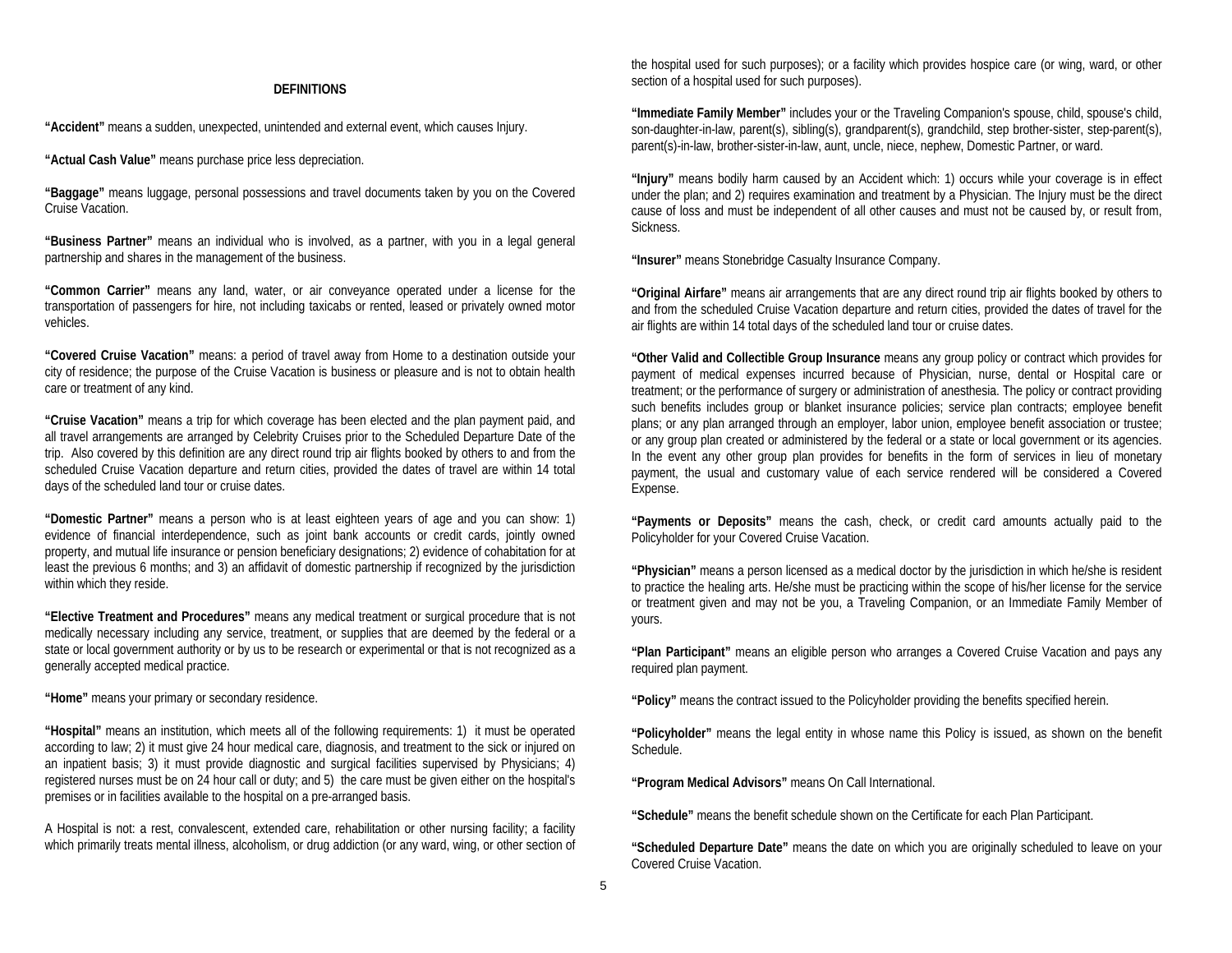**"Scheduled Return Date"** means the date on which you are originally scheduled to return to the point where the Covered Cruise Vacation started or to a different final destination.

**"Scheduled Departure City"** means the city where the scheduled Cruise Vacation on which you are to participate originates.

**"Sickness"** means an illness or disease of the body which: 1) requires examination and treatment by a Physician; and 2) commences while the plan is in effect. An illness or disease of the body that first manifests itself and then worsens or becomes acute prior to the effective date of this plan is not a Sickness as defined herein and is not covered by the plan.

 **"Traveling Companion"** means a person whose name(s) appear(s) with you on the same Cruise Vacation arrangement and who, during the Cruise Vacation, will accompany you.

**"Usual and Customary Charge"** means those charges for necessary treatment and services that are reasonable for the treatment of cases of comparable severity and nature. This will be derived from the mean charge based on the experience in a related area of the service delivered and the MDR (Medical Data Research) schedule of fees valued at the 90<sup>th</sup> percentile.

#### **GENERAL PLAN EXCLUSIONS**

## **IN PARTS A & B:**

**We will not pay for any loss or expense caused by or incurred resulting from:** a Pre-Existing Condition, as defined in the plan*.* This Exclusion does not apply to benefits under covered expenses emergency medical evacuation or repatriation of remains of the Medical Expense/Emergency Assistance Benefits coverage, or for Trip Cancellation/Trip Interruption claims resulting from death.

## **IN PARTS A & B:**

**We will not pay for any loss under the plan caused by or incurred resulting from:** 1) epidemic and/or pandemic; 2) mental, nervous, or psychological disorders, except if hospitalized; 3) being under the influence of drugs or intoxicants, unless prescribed by a Physician; 4) normal pregnancy, except if hospitalized; or elective abortion; 5) declared or undeclared war, or any act of war; 6) service in the armed forces of any country; 7) operating or learning to operate any aircraft, as pilot or crew; 8) any unlawful acts, committed by you or a Traveling Companion (whether Plan Participant or not); 9) any amount paid or payable under any Worker's Compensation, Disability Benefit or similar law; 10) Elective Treatment and Procedures; 11) medical treatment during or arising from a Covered Cruise Vacation undertaken for the purpose or intent of securing medical treatment; 12) business, contractual or educational obligations of you, an Immediate Family Member, Domestic Partner, Business Partner, or Traveling Companion; 13) failure of any tour operator, Common Carrier, or other travel supplier, person or agency to provide the bargained-for travel arrangements; 14) a loss that results from an illness, disease, or other condition, event or circumstance which occurs at a time when the plan is not in effect for you.

## **IN PART C:**

#### **Items not covered**

**We will not pay for damage to or loss of:** 1) a loss or damage caused by detention, confiscation or destruction by customs; 2) animals; 3) property used in trade, business or for the production of income, household furniture, musical instruments, brittle or fragile articles, or sporting equipment if the loss results from the use thereof; 4) artificial limbs or other prosthetic devices, artificial teeth, dental bridges, dentures, dental braces, retainers or other orthodontic devices, hearing aids, any type of eyeglasses, sunglasses or contact lenses; 5) documents or tickets, except for administrative fees required to reissue tickets; 6) money, stamps, stocks and bonds, postal or money orders, securities, accounts, bills, deeds, food stamps or credit cards; 7) property shipped as freight or shipped prior to the Scheduled Departure Date.

#### **Losses not covered**

(1) **We will not pay for loss arising from:** 1) theft or pilferage from an unattended vehicle; 2) mysterious disappearance.

## **TERM OF COVERAGE**

## **When Coverage Begins**

All coverages (except Pre-Departure Trip Cancellation and Post-Departure Trip Interruption) will take effect on the later of: 1) the date the plan payment has been received by Celebrity Cruises; 2) the date and time you start your Covered Cruise Vacation; or 3) 12:01 A.M. Standard Time on the Scheduled Departure Date of your Covered Cruise Vacation.

Pre-Departure Trip Cancellation coverage will take effect on the day your plan payment is received by Celebrity Cruises. Coverage begins at 12:01A.M. Standard Time of the effective date of the certificate if the required plan payment is received. Post-Departure Trip Interruption coverage will take effect on the Scheduled Departure Date of your Covered Cruise Vacation if the required plan payment is received.

#### **When Coverage Ends**

Your coverage automatically ends on the earlier of: 1) the date the Covered Cruise Vacation is completed; 2) the Scheduled Return Date; 3) your arrival at the return destination on a round-trip, or the destination on a one-way trip; 4) cancellation of the Cruise Vacation covered by the Plan.

If your air arrangements are not booked by Celebrity Cruises and are greater than 14 total days before and/or after your Cruise Vacation, you will also be covered for Trip Interruption, Trip Delay, and benefits under Parts B and C on the day(s) you are flying to/from your destination.

## **CLAIMS PROCEDURE**

- 1) **TRIP CANCELLATION CLAIMS:** Contact your travel agent, Celebrity Cruises and BerkelyCare IMMEDIATELY to notify them of your cancellation and to avoid any non-covered expenses due to late reporting. BerkelyCare will then forward the appropriate claim form that must be completed by you AND THE ATTENDING PHYSICIAN, if applicable.
- 2) **ALL OTHER CLAIMS:** Report your claim as soon as possible to BerkelyCare. Provide the policy number above, your travel dates, and details describing the nature of your loss. Upon receipt of this information, BerkelyCare will promptly forward you the appropriate claim form to complete.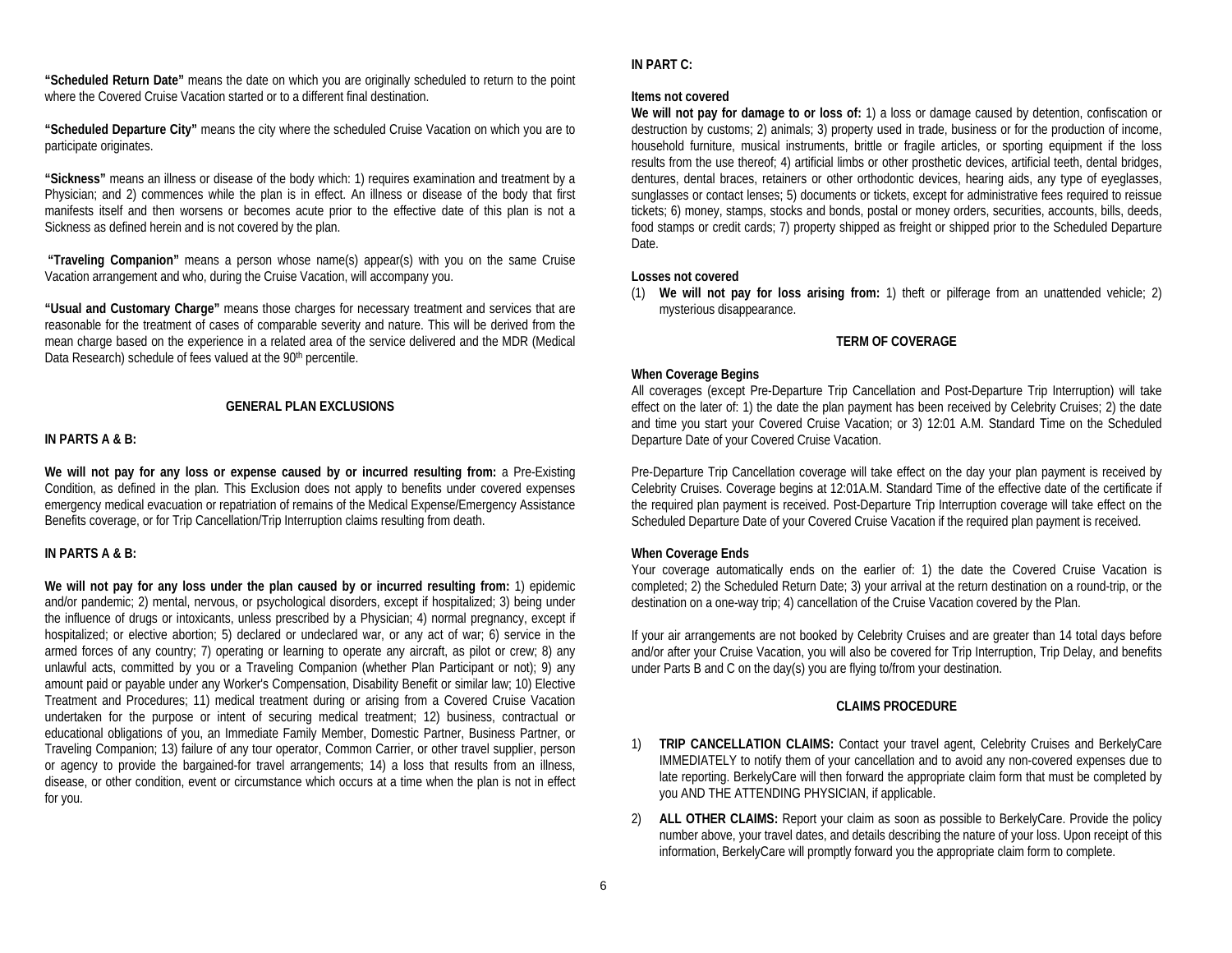## **GENERAL PROVISIONS**

## **BerkelyCare, 300 Jericho Quadrangle, PO Box 9022, Jericho, NY 11753 1-800-797-4516 or 1-516-342-2720 Office Hours: 8 A.M. – 10 P.M. ET, Monday – Friday, 9 A.M. – 5 P.M. ET, Saturday www.travelclaim.com**

**IMPORTANT:** In order to facilitate prompt claims settlement upon your return, be sure to obtain as applicable: detailed medical statements from Physicians in attendance where the Accident or Sickness occurred; receipts for medical services and supplies; receipts from the Hospital; police reports or claims reports from the parties responsible (e.g., airline, cruise line, hotel, etc.) for any loss, theft, damage, or delay. In the event of a baggage claim, receipts for any lost or damaged items will be required. In the event of a Baggage Delay or Trip Delay claim, receipts for any additional covered expenses will be required, as well as verification of the delay. You must receive initial treatment within 90 days of the accident that caused the Injury or the onset of the Sickness.

#### **ENROLLMENT PROCEDURE**

For your convenience, the cost of the plan may be automatically reflected on your Celebrity Cruises invoice and included in the total balance due. Enrollment in CruiseCare is made by simply paying this amount. If you do not wish to take advantage of The CruiseCare Travel Insurance Program, simply deduct the cost of it from your remittance (or ask your travel agent to do so). If CruiseCare has not been included on your invoice and you wish to purchase it, simply ask your travel agent to contact Celebrity Cruises to arrange for billing. If you wish to purchase The CruiseCare Travel Insurance Program only, please contact BerkelyCare. **Please note:** Payment for the plan may not be accepted after the Cruise Vacation cost has been paid in full.

The plan cost is non-refundable once you enter the cancellation penalty period.

This program was designed for Celebrity Cruises guests by BerkelyCareSM.



IN CALIFORNIA: BerkelyCare<sup>SM</sup> is a service mark of Aon Direct Insurance Administrators, CA Insurance License # 0795465.

IN ALL OTHER STATES: BerkelyCare<sup>SM</sup> is a division of Affinity Insurance Services, Inc. in all states other than CA, except: AIS Affinity Insurance Agency, Inc. in MN and OK and AIS Affinity Insurance Agency in NH and NY.

For additional information regarding the plan, call BerkelyCare at: 1-800-797-4516 or 1-516-342-2720 Office hours: 8 A.M. – 10 P.M ET, Monday – Friday, 9 A.M. – 5 P.M. ET, Saturday Ask for the CruiseCare Help Line.

**Our Right To Recover From Others** We have the right to recover any payments we have made from anyone who may be responsible for the loss. You and anyone else we insure must sign any papers and do whatever is necessary to transfer this right to us. You and anyone else we insure will do nothing after the loss to affect our right.

#### **CLAIMS PROVISIONS**

**Payment of Claims** Claims for benefits provided by the plan will be paid as soon as written proof is received.

Benefits are paid directly to you, unless otherwise directed. Any accrued benefits unpaid at your death will be paid to your estate or, if no estate, to your beneficiary. If you have assigned your benefits, we will honor the assignment if a signed copy has been filed with us. We are not responsible for the validity of any assignment.

#### **Carrier and Form Number Information**

The CruiseCare Travel Insurance Program is underwritten by Stonebridge Casualty Insurance Company, Columbus, Ohio; NAIC # 10952 (all states except as otherwise noted) under Policy/Certificate Form series TAHC5000. In CA, CT, HI, NE, NH, PA, TN, and TX ,Policy/Certificate Form series TAHC5100 and TAHC5200. In IL, IN, KS, LA, OR, OH, VT, WA, and WY, Policy Form #'s TAHC5100IPS and TAHC5200IPS.

If you are a resident of one of the following states (IL, IN, KS, LA, OH, OR, VT, WA, or WY), your plan is provided on an individual form. You can request a copy of your certificate by calling BerkelyCare at 1- 800-453-4090.

#### **NOTICE TO CALIFORNIA RESIDENTS**

This policy contains disability insurance benefits or health insurance benefits, or both, that apply only during a covered Trip. You may have coverage from other sources that already provides you with these benefits. You should review your existing policies. If you have any questions about your current coverage, call your insurer or health plan.

#### **NOTICE TO FLORIDA RESIDENTS**

Your homeowner's policy, if any, may provide coverage for loss of personal effects provided by the baggage/personal effects coverage. This insurance is not required in connection with the purchase of tickets for your Royal Caribbean International Cruise Vacation.

#### **NOTICE TO NEW YORK RESIDENTS ONLY**

The CruiseCare Cruise Vacation Cancellation Enhancement may be purchased separately from the CruiseCare Cancellation Penalty Waiver Program and the CruiseCare Travel Insurance Program. Contact 888-722-2195 for details.

> 4/07 777051